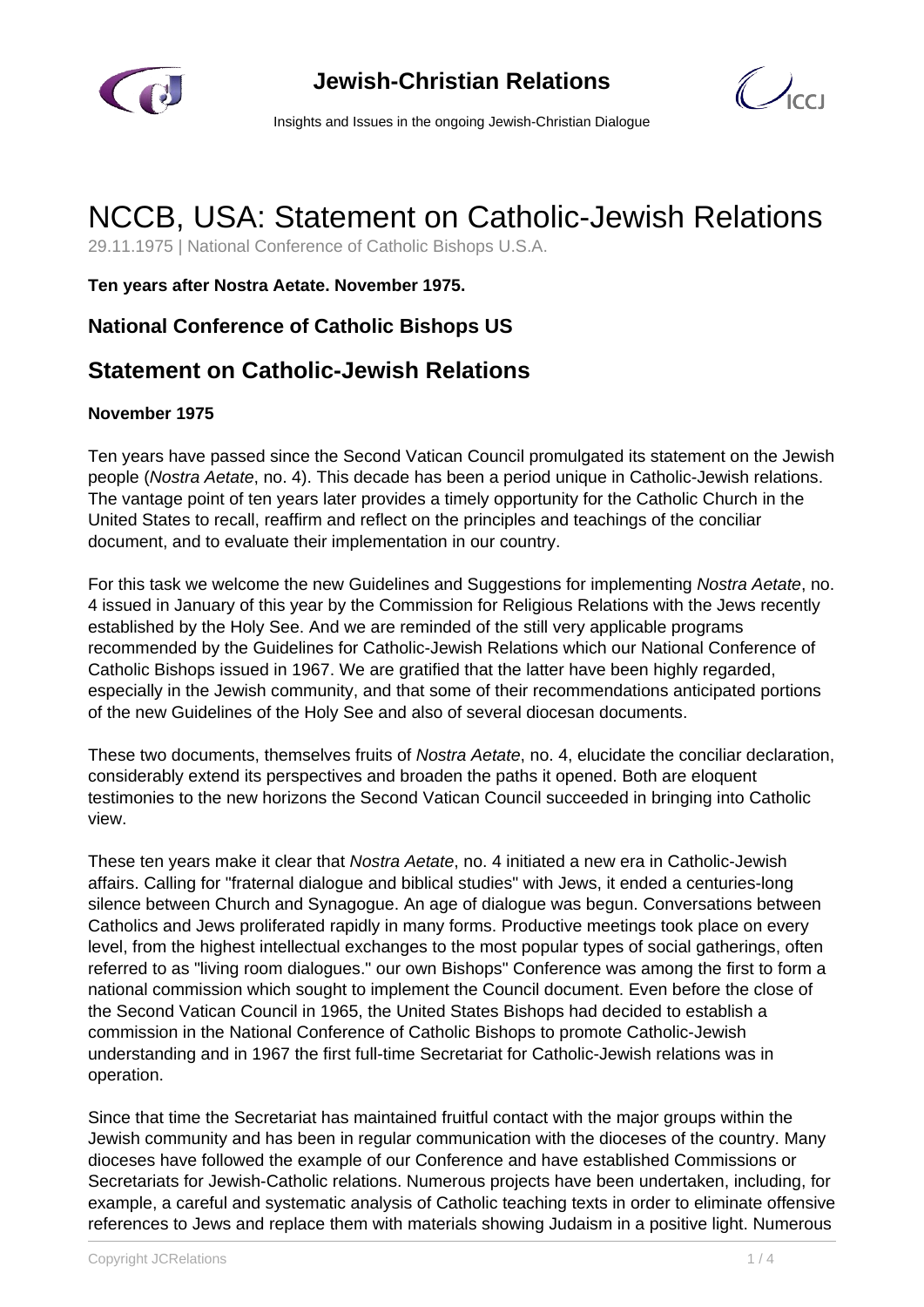theological discussions have been undertaken and Catholic collaboration with the Jewish community has resulted in a variety of social action programs. We are pleased to observe that many of these initiatives have been emulated on the unofficial level by many individuals and groups across the country who have shown admirable sensitivity, dedication and expertise in promoting Catholic-Jewish amity.

We do not wish to convey the impression that all our problems are behind us. There still exist areas of disagreement and misunderstanding which create tensions in both communities. We hope that the difficulties can be resolved to some degree in amicable discussion. Certainly the Catholic view on aid to non-public schools should be the subject of serious dialogue and concern. We are pleased that this and other exchanges have already been held on important subjects of disagreement, and it is our hope that progress will be made in mutual understanding by furthering this dialogic method.

Recalling past centuries, however, invites a sobering evaluation of our progress and warns against becoming over-confident about an early end to remaining problems. Those were centuries replete with alienation, misunderstanding and hostility between Jews and Christians. While we rejoice that there are signs that anti-Semitism is declining in our country, conscience compels us to confront with candor the unhappy record of Jewish suffering both past and present. We make our own the statement of Nostra Aetate, "...for the sake of her common patrimony with the Jews, the Church decries hatred, persecutions, displays of anti-Semitism staged against Jews at whatever time in history and by whomsoever" and we reaffirm with the new Vatican Guidelines that "the spiritual bonds and historical links binding the Church to Judaism condemn (as opposed to the very spirit of Christianity) all forms of anti-Semitism..." We urge all in the Church who work in the area of education, whether in the seminary, the school or the pulpit, not only to avoid any presentation that might tend to disparage Jews or Judaism but also to emphasize those aspects of our faith which bear witness to our common patrimony and our spiritual ties with Jews.

Much of the alienation between Christian and Jew found its origins in a certain anti-Judaic theology which over the centuries has led not only to social friction with Jews but often to their oppression. one of the most hopeful developments in our time, powerfully assisted by Nostra Aetate, has been the decline of the old anti-Judaism and the reformation of Christian theological expositions of Judaism along more constructive lines.

The first major step in this direction was the repudiation of the charge that Jews were and are collectively quilty of the death of Christ. Nostra Aetate and the new Guidelines have definitely laid to rest this myth which has caused so much suffering to the Jewish people. There remains however the continuing task of ensuring that nothing which in any way approaches the notion of Jewish collective guilt should be found in any Catholic medium of expression or communication. Correctly viewed, the disappearance of the charge of collective guilt of Jews pertains as much to the purity of the Catholic faith as it does to the defense of Judaism.

The Council"s rejection of this charge against Jews has been interpreted by some commentators as an "exoneration" of the Jewish people. Such a view of the matter still persists. The truth is that the Council acknowledged that the Jewish people never were, nor are they now, guilty of the death of Christ.

Nostra Aetate was a new beginning in Catholic-Jewish relations and, as with all beginnings, we are faced with the task of revising some traditional understandings and judgments. The brief suggestions of the Council document have been taken up by some theologians, but their implications for theological renewal have not yet been fully explored. We therefore make a few recommendations in line with two themes of the document: the Jewish origins of the Church and the thought of St. Paul.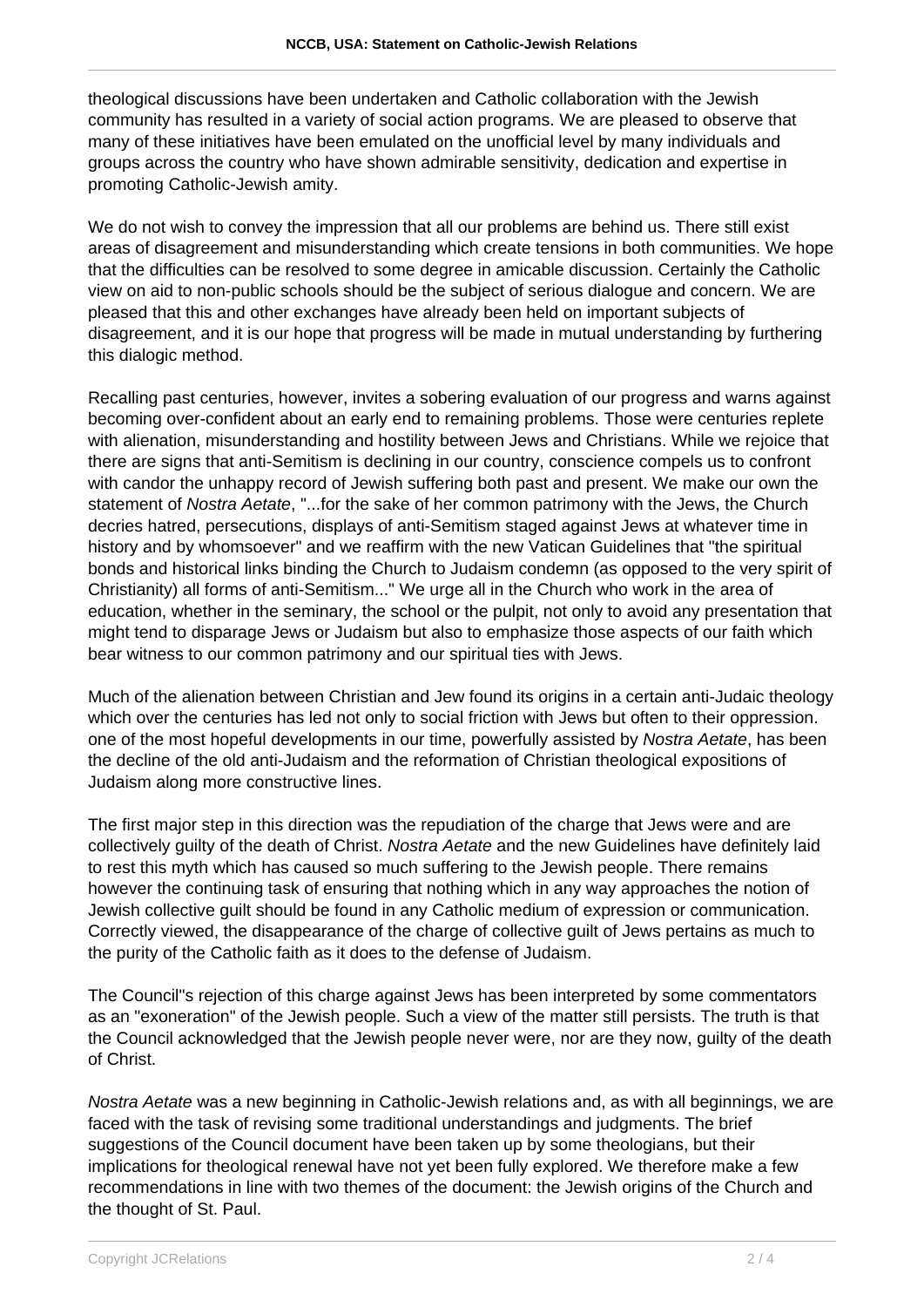Christians have not fully appreciated their Jewish roots. Early in Christian history a de-Judaizing process dulled our awareness of our Jewish beginnings. The Jewishness of Jesus, of his mother, his disciples, of the primitive Church, was lost from view. That Jesus was called Rabbi. that he was born, lived and died under the Law; that He and Peter and Paul worshipped in the Temple - these facts were blurred by the controversy that alienated Christians from the Synagogue. How Jewish the Church was toward midpoint of the first century is dramatically reflected in the description of the "Council of Jerusalem" (Acts 15). The question at issue was whether Gentile converts to the Church had to be circumcised and observe the Mosaic Law? The obligation to obey the Law was held so firmly by the Jewish Christians of that time that miraculous visions accorded to Peter and Cornelius (Acts 10) were needed to vindicate the contrary contention that Gentile Christians were not so obliged. By the third century however, a de-Judaizing process had set in which tended to undervalue the Jewish origins of the Church, a tendency that has surfaced from time to time in devious ways throughout Christian history. Some catechists homilists, and teachers still convey little appreciation of the Jewishness of that heritage and rich spirituality which we derive from Abraham, Moses, the prophets, the psalmists, and other spiritual giants of the Hebrew Scriptures.

Most essential concepts in the Christian creed grew at first in Judaic soil. Uprooted from that soil, these basic concepts cannot be perfectly understood. It is for reasons such as these that Nostra Aetate recommends joint "theological and biblical studies" with Jews. The Vatican Guidelines of 1975 encourage Catholic specialists to engage in new research into the relations of Judaism and Christianity and to seek out "collaboration with Jewish scholars." The renewal of Christian faith is the issue here, for renewal always entails to some extent a return to one"s origins.

The Council document cites St. Paul, particularly in chapters 9 to 11 of his Letter to the Romans. We find in these rediscovered, precious chapters Paul"s love for his kinsmen and a firm basis for Christian reverence for the Jewish people. Admittedly, Paul"s theology of Judaism has its more negative aspects; they have been adequately emphasized over the centuries in Catholic teaching. It would be well today to explore and emphasize the positive elements of Paul"s thought that have received inadequate attention.

In these chapters Paul reveals his deep love of the Jewish people. He tells of his willingness to accept damnation itself for the sake of his kinsmen (9:3), even though he also expresses his painful disappointment and incomprehension at Israel"s failure to accept Jesus as its Messiah. Crucial to an understanding of his admiration of the Jewish people and to a Christian understanding of their situation is the following text. Written at the midpoint of the first century, Paul refers to his "kinsmen according to the flesh who are Israelites, who have the adoption as sons, and the glory and the covenants and the legislation and the worship and the promises; who have the fathers, and from whom is the Christ according to the flesh" (9:3-5), thus making clear the continuing validity of Israel"s call. Paul, moreover, insists that God has by no means rejected his people. "Is it possible that God has rejected his people? of course not. I, an Israelite descended from Abraham through the tribe of Benjamin, could never agree that God has rejected his people, the people he chose specially long ago" (11:1-2). What proof does Paul offer for the enduring validity of Israel"s relationship to God even after the founding of the Church? "God never takes back his gifts or revokes his choice" (11:29).

Paul warns fellow Christians against showing contempt for the Jewish people by reminding them that they (Christians) are wild branches grafted into the olive tree itself to share its life. "....remember that you do not support the root: it is the root that supports you" (11:18). And he invites his listeners to a love of the Jews, since they are "still loved by God for the sake of their ancestors" (11:28).

In effect, we find in the Epistle to the Romans (9-11) long-neglected passages which help us to construct a new and positive attitude toward the Jewish people. There is here a task incumbent on theologians, as yet hardly begun, to explore the continuing relationship of the Jewish people with